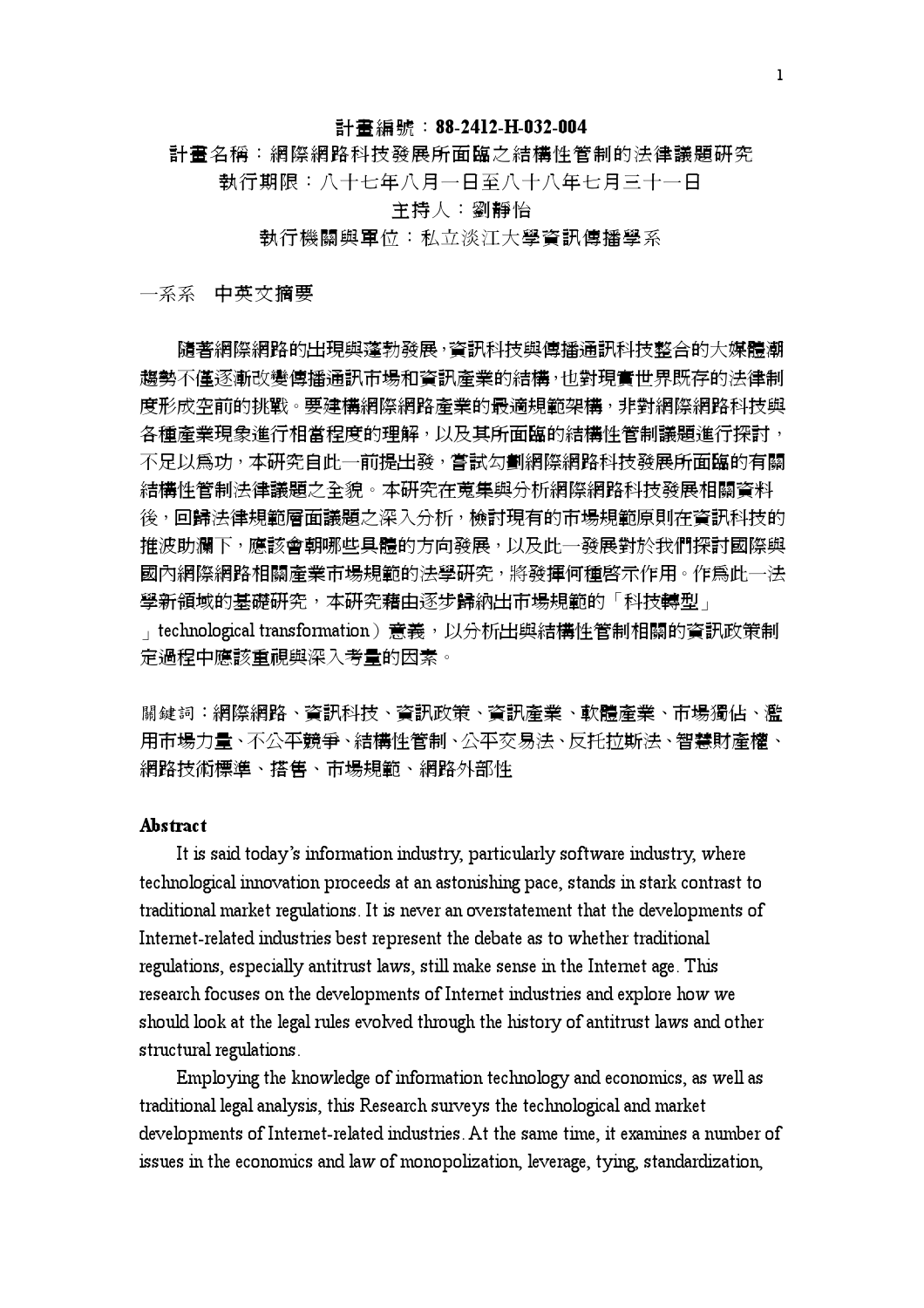bundling, vaporware, and network effect through the lens of antitrust laws and structural regulations. By doing so, we have achieved basic understanding of the distinctions between technological and non-technological anti-competition conducts and how they should be evaluated and treated by today's industry regulations. We also explored the interactions and transactions among computer firms on information technology markets, and, tried to figure out whether and how they should be regulated. In a word, this Research might also help us to draw some important lessons about how reasonable information policy and competition policy in the cyber age could be constructed

部、計畫綠中與目的

日田譴著網際網路此一資訊科技的出現與蓬勃發展,資訊科技與傳播通訊科技整 合的大媒體潮趨勢不僅涿漸改變傳播通訊市場和資訊產業的結構,也對現實世界 既存的法律制度形成空前的挑戰。此一法律面向的關切,散見於反托拉斯法、智 慧財產權、言論自由、隱私權保障、電子商務等各個不同的法律領域,其中有關 傳同的市場結構性管制 structural regulation)同何因應網際網路科技的挑戰此一 議題,不但攸關網際網路科技的未來走向,並且是整體資訊政策,甚至傳播通訊 政策擘畫過程中的決定性因素之一。基於此一認知,本研究計畫乃以網際網路科 技發展所面臨的結構性管制議題爲對象,進行硏究。目

日

**目目辋**路產業結構性管制之硏究,不但涉及對資訊科技發展方向的理解,以及經 濟學背景知識的檢視與反省,從規範的觀點來看,更關乎法學論述是否因而必須 重新建構的困難問題,在在可能足以牽動資訊產業與傳播通訊產業的未來市場走 向,以及網際網路,甚至下一動網際網路」Next Generation Internet, NGI)的市 場全貌。而就目前法學硏究的議題趨勢來看,有關網路世界規範的硏究重點,也 逐漸偏重網路產業競爭規範與政策之硏究。就台灣方始萌芽不久的網路產業發展 情況而言,究竟在何種競爭規範與競爭政策之下,才能一方面符合市場結構性管 制的初衷,維持公平合理的市場競爭秩序,保障消費者權益,另一方面又能夠在 其他資訊先進國家已經發展出相當成熟度之網路產業、市場卡位戰已經進行相當 時日的前提下,適當地爲台灣的網路產業發展,尋找並設定具有實質價值與經濟 利益的發展方向,避免出現不正確的網路產業發展政策,導致台灣的網路產業在 這一波資訊科技革命中失焦且失去掌握利基的機會,實爲重要之奠基工作。以上 所述之簡要內容,即爲本硏究之目的所在。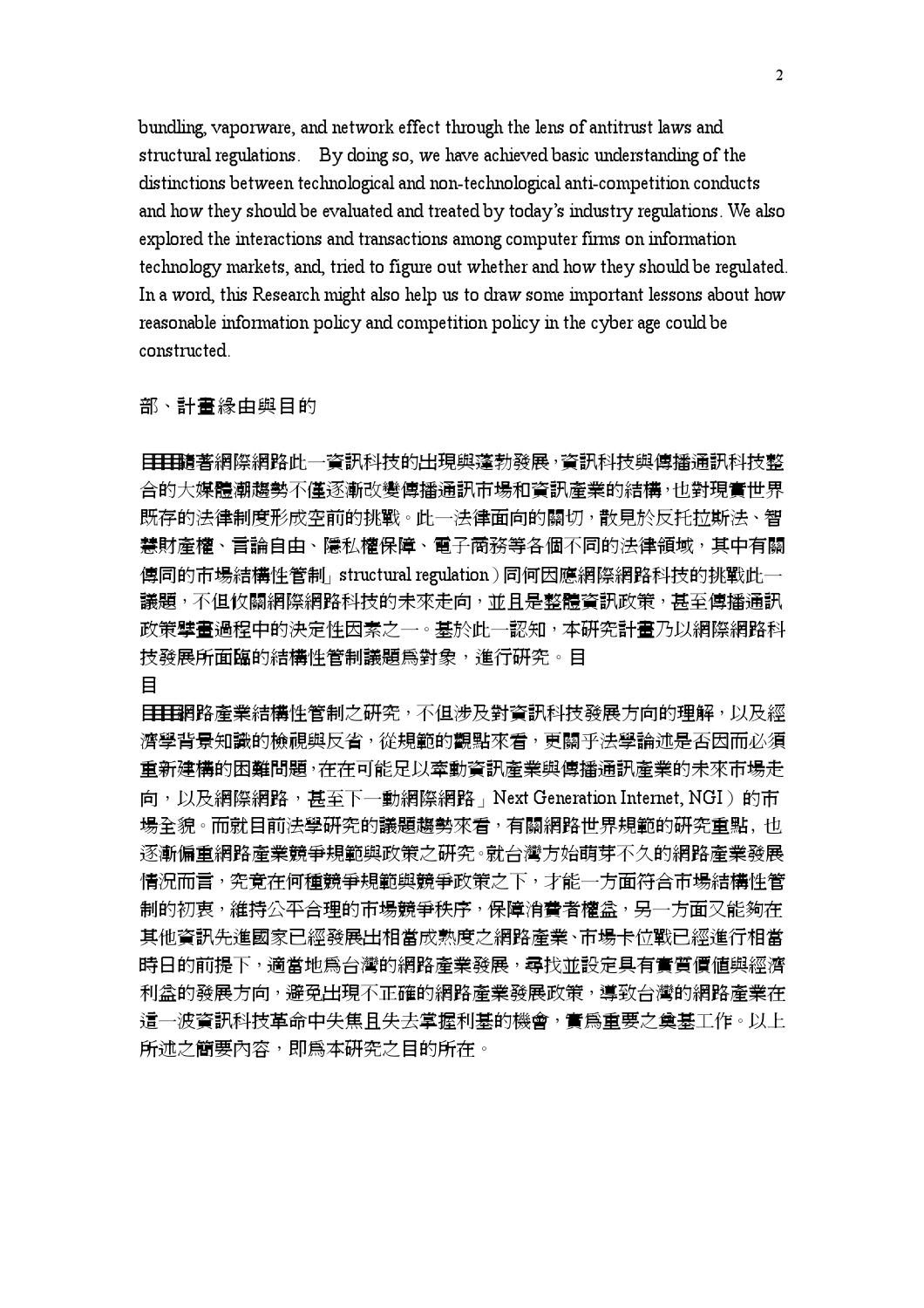經渦爲其一年的研究,本研究初步發現:以台灣在資訊產業中的特殊發展歷 史與地位而言,哪些特定的競爭規範與競爭政策應該被賦予特別确調的地位,相 對地,哪些競爭規範與競爭政策又是屬於必須放在台灣的網路產業特殊發展脈絡 下重新檢討者,以及哪些特定議題應該是優先的研究對象,乃是我們亟需思索的 法律索題。此一硏究面向,是未來進一步硏究與台灣網路產業相關之競爭規範與 競爭政策時格外値得著力之處。同時,本研究進一步發現:目前網際網路發展所 面臨的結構性管制議題,比較明顯可見者,至少包括網路產業進入市場時所面對 的障礙與規範;網路業者透過新興資訊科技提供諸同 Internet Phone 等之涌訊諸 務時,應該適合何種規範;市場優勢業者各種反競爭行爲的諸制;網路業者未來 可能進行之壟斷市場行爲的諸制;網路產業相關的硬體研究發展與製造銷售策略 所涉及的結構性管制議題;國內網域名稱」Domain Name)的註冊分配機制和權 利保配爭議;以及網路諸務業者」Internet Service Provider,即 ISP)和網路內容 諸務業者」Internet content provider,即ICP)從事市場競爭之過程中所牽涉到的 規範爭議,諸同內容到價與智慧財產權保配等問題。本研究同時認爲:以台灣目 前的網路產業進展狀況而言,智慧財產權之保配對於市場與產業走向所造成的引 導作用與影響,也將台灣試圖在全球資訊產業中佔據一席之地的過程中,亟待以 遠瞻式的政策與具體作法處理與克諸的問題。智慧財產權議題的重要性,不但凸 顯在台灣目前極力引導資訊產業往軟體研發方向轉型,必須有健全的智慧財產權 制度配合方面,同時也是台灣在全球資訊體系中嘗試其他國家與市場積極互動, 取得技術支援和移轉的過程中,最爲關鍵的法制重點。所以,本硏究在硏究進行 過程中,也將網際網路時動的智慧財產權制度硏究,鍵爲重點之一,嘗試將之與 網路產業競爭規範與競爭政策互相整合,使本硏究更爲周延。

延系系 計畫成果自評

整體而言,本硏究計畫之主要目的,乃是針對上述問題進行基礎性的分析與 研究,經過一年的計畫進行期間,也能達到大部分的預期目標。不過,特別值得 一提的是,上述問題看似充滿爭議,亟待解決,但是充其暈都只是台灣現階段所 面臨的競爭規範與競爭政策問題而已,無從真正幫助我們認識引發網路產業競爭 規範與競爭政策爭議之議題全貌,加上網路科技變遷迅速,未來勢必有更多關於 網路產業結構性管制的議題出現,有待進一步釐清。本硏究之價值,在於就現階 段已經出現的網路產業結構性議題,進行研究,並作好初步奠基工作,亦即作爲 本研究主持人回歸本土,嘗試觀察與預測台灣網路產業應該發展的方向,以及即 將出現的相應競爭競爭規範與競爭政策索題的基礎。

測系系 參考文獻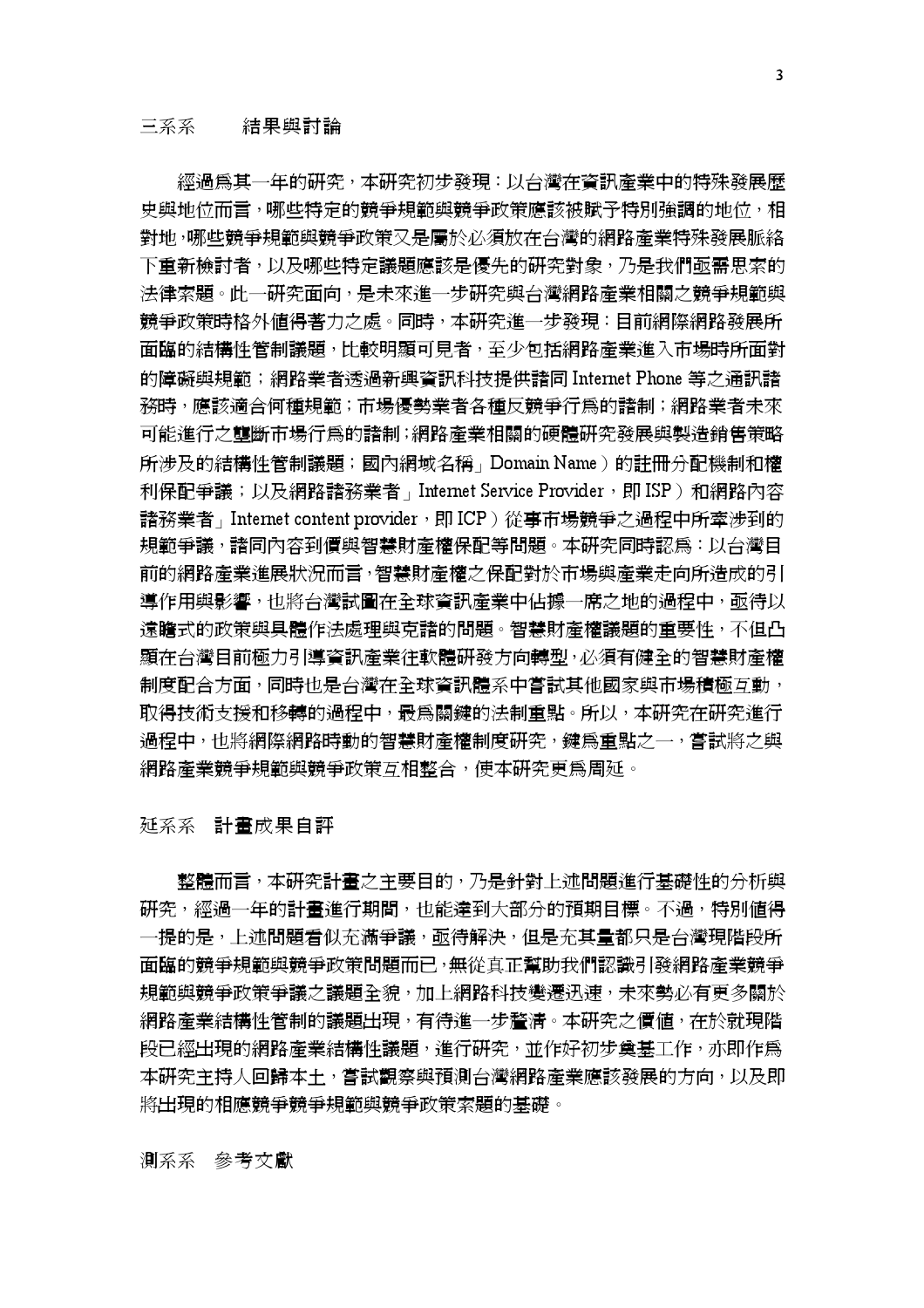Anthony B. Askew & Elizabeth C. Jacobs, 1997 Wiley Intellectual Property Law Update, New York: John Wiley & Sons, Inc., 1997

Aspen Institute, The Emerging Internet, Maryland: Queenstown, Aspen Institute, Institute for Information Studies, 1998.

Robert H. Bork, The Antitrust Paradox: A Policy at War with Itself, 2nd ed., New York: Free Press, 1993

R.H.Coase, The Firm, The Market, and the Law, Illinois: The University of Chicago Press, 1988

Robert Cooter & Thomas Ulen, Law and Economics, 2nd ed., Massachusetts: Addison-Wesley, 1997

Michael A. Cusumano & David Yoffie, Competing on Internet Time: Lessons from Netscape and Its Battle with Microsoft, New York: The Free Press, 1998

Larry Downes & Chunka Mui, Unleashing the Killer App: Digital Strategies for Market Dominance, Boston, Massachusetts: Harvard Business School Press, 1998

William J. Drake ed. The New Information Infrastructure: Strategies for U.S. Policy. New York: Twentieth Century Fund Press, 1995

Paul Goldstein, Copyright's Highway: The Law and Lore of Copyright from Gutenberg to the Celestial Jukebox, New York: Hill and Wang, 1994

John Hagel III et al, Net Worth, Massachusetts: Harvard Business School, 1999

Milton Handler, Harlan M. Blake, Robert Pitofsky & Harvey J. Goldshmid, Trade Regulation: Cases and Materials, 3d ed., New York: The Foundation Press, 1990

Richard A. Harris & Sidney M. Milkis, The Politics of Regulatory Change: A Tale of Two Agencies, 2nd ed., New York: Oxford University, 1996

Herbert Hovenkamp, Federal Antitrust Policy: The Law of Competition and Its Practice, Minnesota: West Publishing, 1994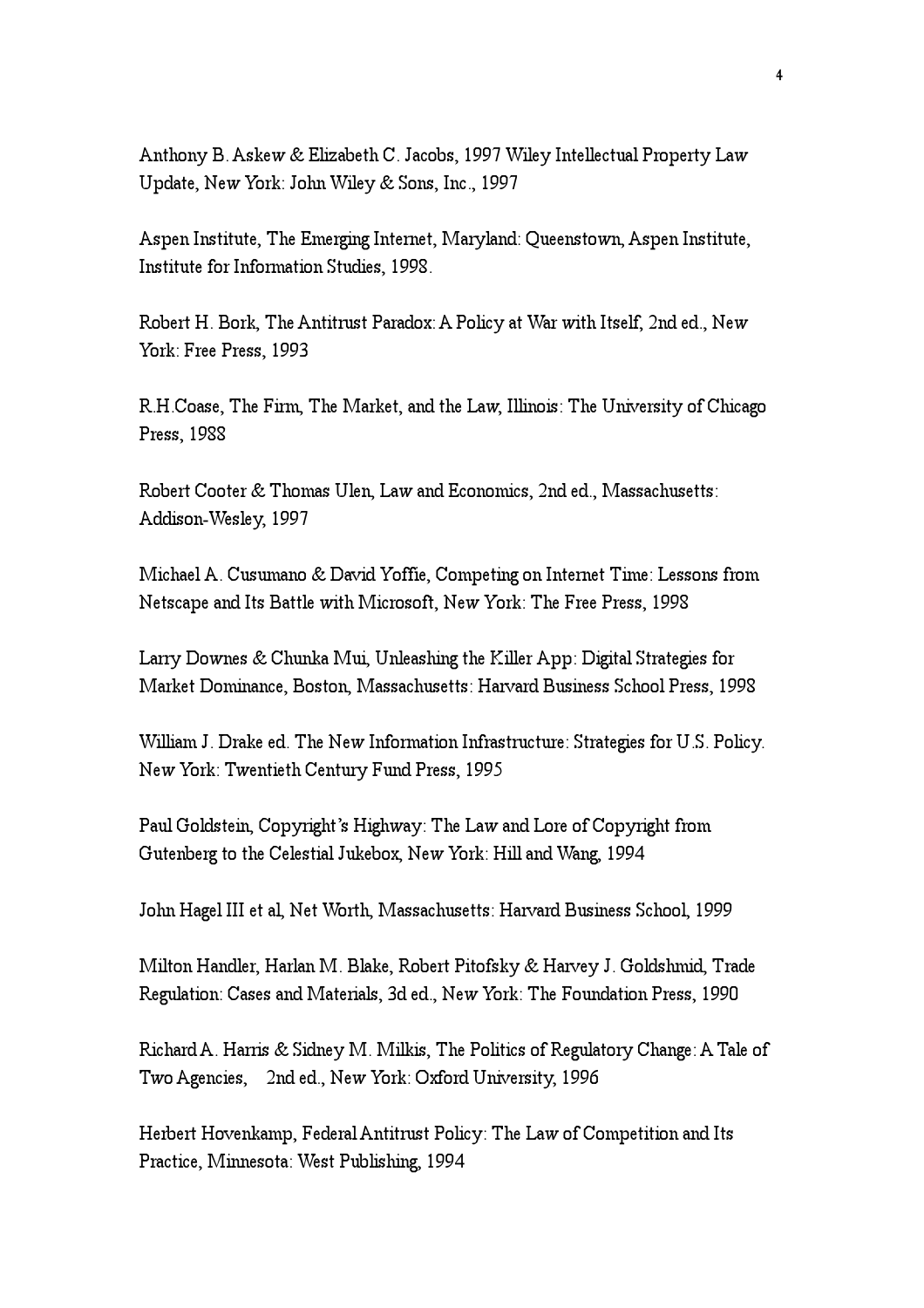Peter Huber, Law and Disorder in Cyberspace: Abolish the FCC and Let Common Law Rule the Telecosm, New York: Oxford University, 1997

Marco Iansiti, Technology Integration: Making Critical Choice in a Dynamic World, Massachusetts: Harvard Business School Press, 1998

Brian Kahin, and James Keller, Public Access to the Internet. Cambridge: MIT Press, 1996

R. Kalakota & A.B. Whinston, Frontier of Electronic Commerce, Addison-Wesley: Reading, 1996

Derek Leebaert ed., The Future of the Electronic Marketplace, Massachusetts: Cambridge, The MIT Press, 1998

Lawrence Lessig, Code: And Other Laws in Cyberspace, New York: Basic Books, 1999

Stan J. Liebowitz & Stephen E. Margolis, Winners, Losers & Microsoft: Competition and Antitrust in High Technology, California: The Independent Institute, 1999

Lee W. McKnight & Joseph P. Bailey eds., Internet Economics, Massachusetts: The MIT Press, 1997

Robert P. Merges, et al, Intellectual Property in the New Technological Age, Foundation Press, 1997

Donald A. Norman, The invisible Computer: Why Good Products Can Fail, the Personal computer Is So Complex, and Information Appliance Are the Solution. Cambridge, Massachusetts.: MIT Press, 1998.

S. Josphe Nye, Zelikow Philip D. Jr., and King C. David, eds. Why People Don't Trust Government. Cambridge, Massachusetts: Harvard University Press, 1997.

Henry H. Perritt, Jr., Law and the Information Superhighway: Privacy, Access, Intellectual Property, Commerce and Liability, Wiley Law, 1996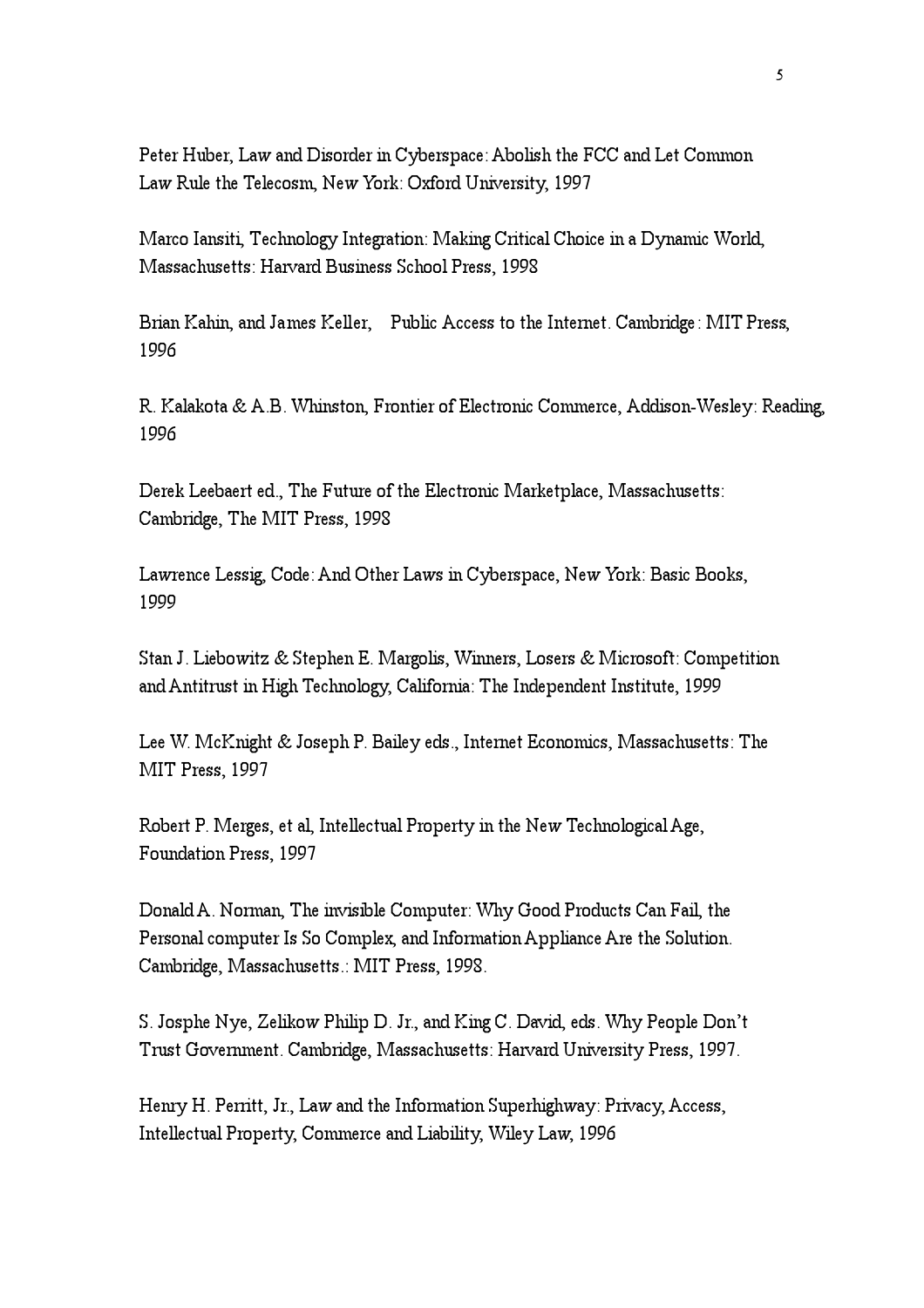Richard A. Posner, Antitrust Law: An Economic Perspective, Illinois: The University of Chicago Press, 1976

Richard A. Posner & Frank H. Easterbrook, Antitrust: Cases, Economic Notes and Other Materials, 2nd ed., Minnesota: West Publishing, 1981

Wendy Goldman Rohm, The Microsoft File: The Secret Case Against Bill Gates, New York: Random House, 1998

Susanne K. Schmidt & Raymund Werle, Coordinating Technology: Studies in the International Standardization of Telecommunications, Massachusetts: The MIT Press, 1997

Carl Shapiro & Hal R. Varian, Information Rules: A Strategic Guide to the Network Economy, Massachusetts: Harvard Business School Press, 1998

W. Sichel & D. Alexander eds., Network, Infrastructure and the New Task for Regulation, The University of Michigan Press, Ann Arbor, 1996

Mark Stefik, The Internet Edge: Social, Technological, and Legal Challenges for a Networked World, Cambridge, Massachusetts: The MIT Press, 1999

Peter P. Swire & Robert E. Litan, None Of Your Business: World Data Flows, Electronic Commerce, And The European Privacy Directive, Washington D.C.: Brookings Institute, 1998

Don Tapscott, The Digital Economy: Promise and Peril in the Age of Networked Intelligence, 1996

Don Tapscott et al., Blueprint to the Digital Economy: Creating Wealth in the Era of E-Business, New York: McGraw-Hill, 1998

Andrew B. Whinston, Dale O. Stahl & Soon-Yong Choi, The Economics of Electronic Commerce: The Essential Economics of Doing Business in the Electronic Marketplace, Indiana: Macmillan Technical Publishing, 1997

Michael Wolff, Burn Rate: How I Survived the Gold Rush Years on the Internet, New York; Simom & Shuster, 1998 Lloyd C. Anderson, UNITED STATES v. MICROSOFT, ANTITRUST CONSENT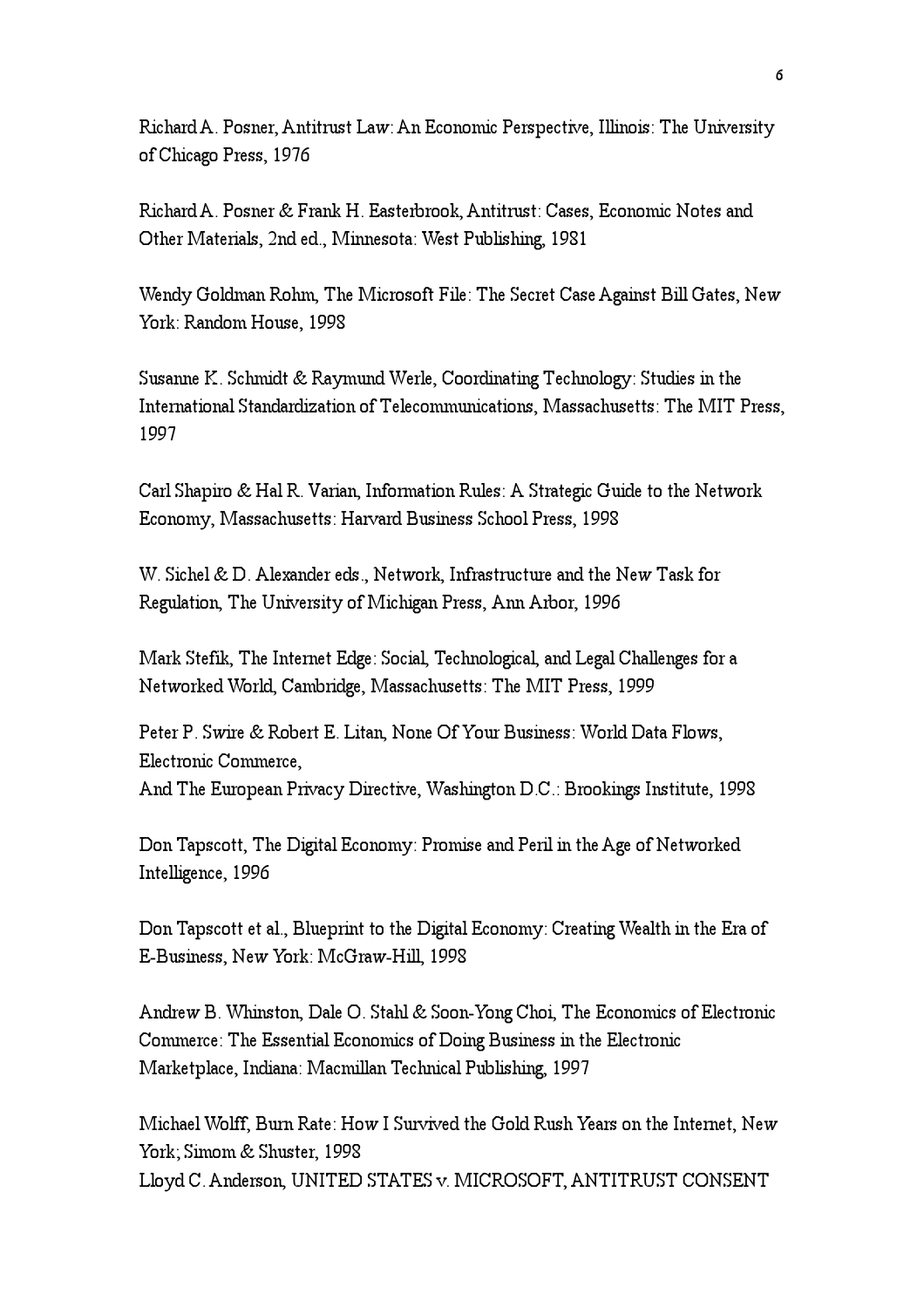DECREES, AND THE NEED FOR A PROPER SCOPE OF JUDICIAL REVIEW, 65 Antitrust Law Journal 1(1996)

James J. Anton & Dennis A. Yao, STANDARD-SETTING CONSORTIA, ANTITRUST, AND HIGH-TECHNOLOGY INDUSTRIES, 64 Antitrust Law Journal 247 (1995)

Phillip Areeda, ESSENTIAL FACILITIES: AN EPITHET IN NEED OF LIMITING PRINCIPLES, 58 Antitrust Law Journal 841 (1990)

DOJ ATTACKS MICROSOFT ACQUISITION OVER IMPACT ON FINANCIAL SERVICES MARKET, 14 NO. 10 Banking Policy Report 9 (1995)

Kenneth C. Baseman et al., MICROSOFT PLAYS HARDBALL: THE USE OF EXCLUSIONARY PRICING AND TECHNICAL INCOMPATIBILITY TO MAINTAIN MONOPOLY POWER IN MARKETS FOR OPERATING SYSTEM SOFTWARE, 40 Antitrust Bulletin 265 (1995)

J. Beckwith Burr, COMPETITION POLICY AND INTELLECTUAL PROPERTY IN THE INFORMATION AGE, 41 Villinova Law Review 193 (1996)

Stanley Besen & Joseph Farell, Choosing How To Compete: Strategies And Tactics In Standardization, 8 Journal of Economic Perspective, 131 (1994)

James Boyle, A POLITICS OF INTELLECTUAL PROPERTY

ENVIRONMENTLISM FOR THE NET?, 47 Duke Law Journal 87(1998)

Mark E. Budnitz, PRIVACY PROTECTION FOR CONSUMER

TRANSACTIONS IN ELECTRONIC COMMERCE: WHY SELF-REGULATION

IS INADEQUZTE, 49 South Carolina Law Review 847(1998)

Roxanne C. Busey, Practising Law Institute, Patents, Copyrights, Trademarks, and Literary Property Course Handbook Series, PLI Order No. G4-3942, ANTITRUST PRINCIPLES AFFECTING INTELLECTUAL PROPERTY, 414 PLI/Pat 79, 1995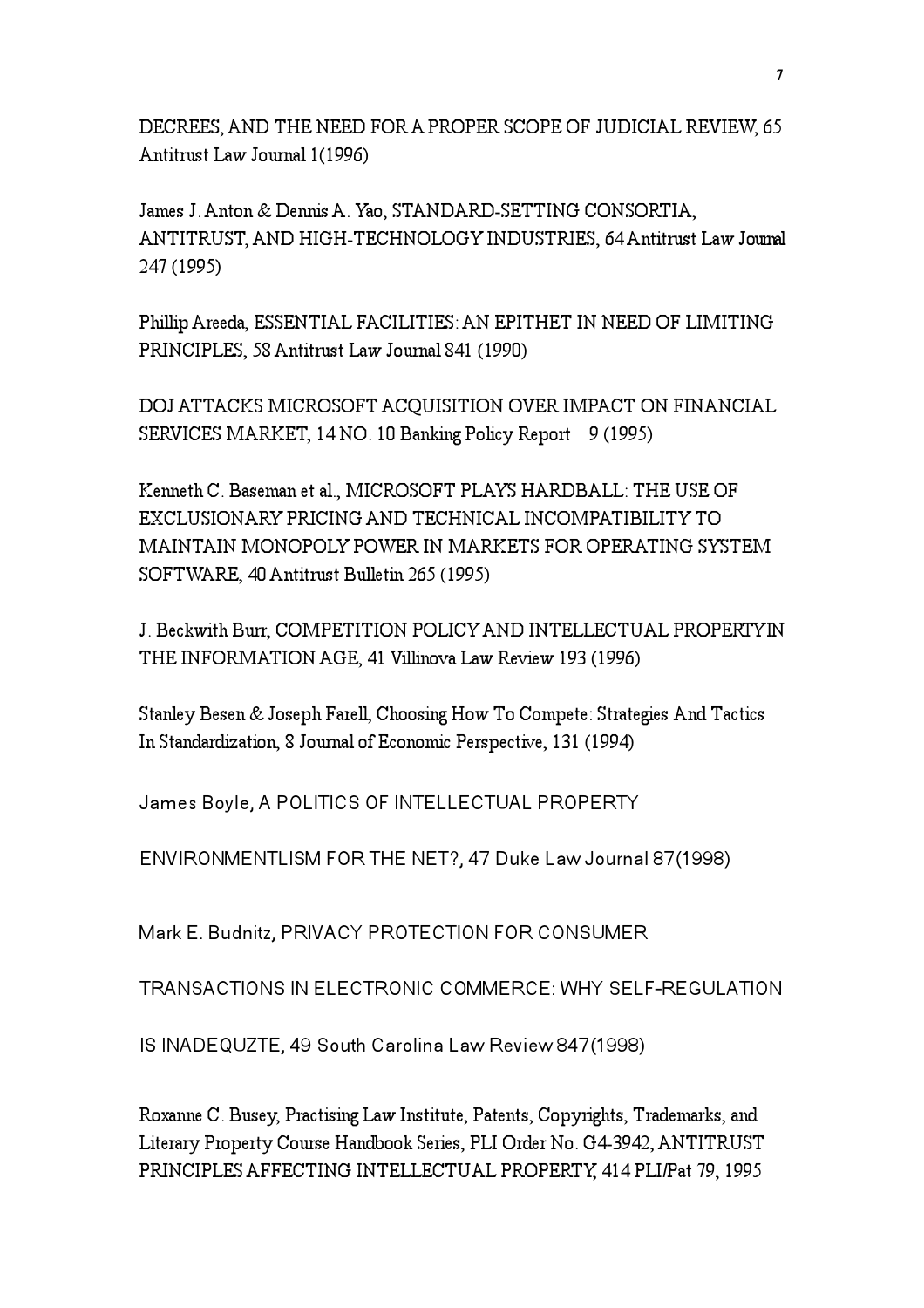Dennis W. Carlton & J. Mark Klamer, THE NEED FOR COORDINATION AMONG FIRMS, WITH SPECIAL REFERENCE TO NETWORK INDUSTRIES, 50 University of Chicago Law Review 446 (1983)

Dennis W. Carlton & Alan S. Frankel, THE ANTITRUST ECONOMICS OF CREDIT CARD NETWORKS, 63 Antitrust law Journal 646 (1995)

Dennis W. Carlton & Steven C. Salop, YOU KEEP ON KNOCKING BUT YOU CAN'T COME IN: EVALUATING RESTRICTIONS ON ACCESS TO INPUT JOINT VENTURES, 9 Harvard Journal of Law and Technology 1 (1996)

Dennis W. Carlton et al., COMMUNICATION AMONG COMPETITORS: GAME THEORY AND ANTITRUST, 5 George Mason Law Review 423 (1997)

Julie E. Cohen, REVERSE ENGINEERING AND THE RISE OF ELECTRONIC VIGILANTISM: INTELLECTUAL PROPERTY IMPLICATIONS OF 'LOCK-OUT' TECHNOLOGY, 68 Southern California Law Review 1091 (1995)

Julie E. Cohen, SOME REFLECTIONS ON COPYRIGHT MANAGEMENT SYSTEMS AND LAWS DESIGNED TO PROTECT THEM, 12 Berkeley Technology Law Journal 161 (1997)

Jay Dratler, Jr., Antitrust Symposium: Antitrust Issues in the Telecommunications and Software Industries, MICROSOFT AS AN ANTITRUST TARGET: IBM IN SOFTWARE?, 25 Southwestern University Law Review 671 (1996)

Kenneth W. Dam, SOME ECONOMIC CONSIDERATIONS IN THE INTELLECTUAL PROPERTY PROTECTION OF SOFTWARE, 24 Journal of Legal Studies 321 (1995)

Niva Elkin-Koren, COPYRIGHT POLICY AND THE LIMITS OF FREEDOM OF CONTRACT, 12 Berkeley Technology Law Journal 93 (1997)

Joseph Farrell, STANDARDIZATION AND INTELLECTUAL PROPERTY, 30 Jurimetrics Journal 35 (1989)

David Friedman, STANDARDS AS INTELLECTUAL PROPERTY: AN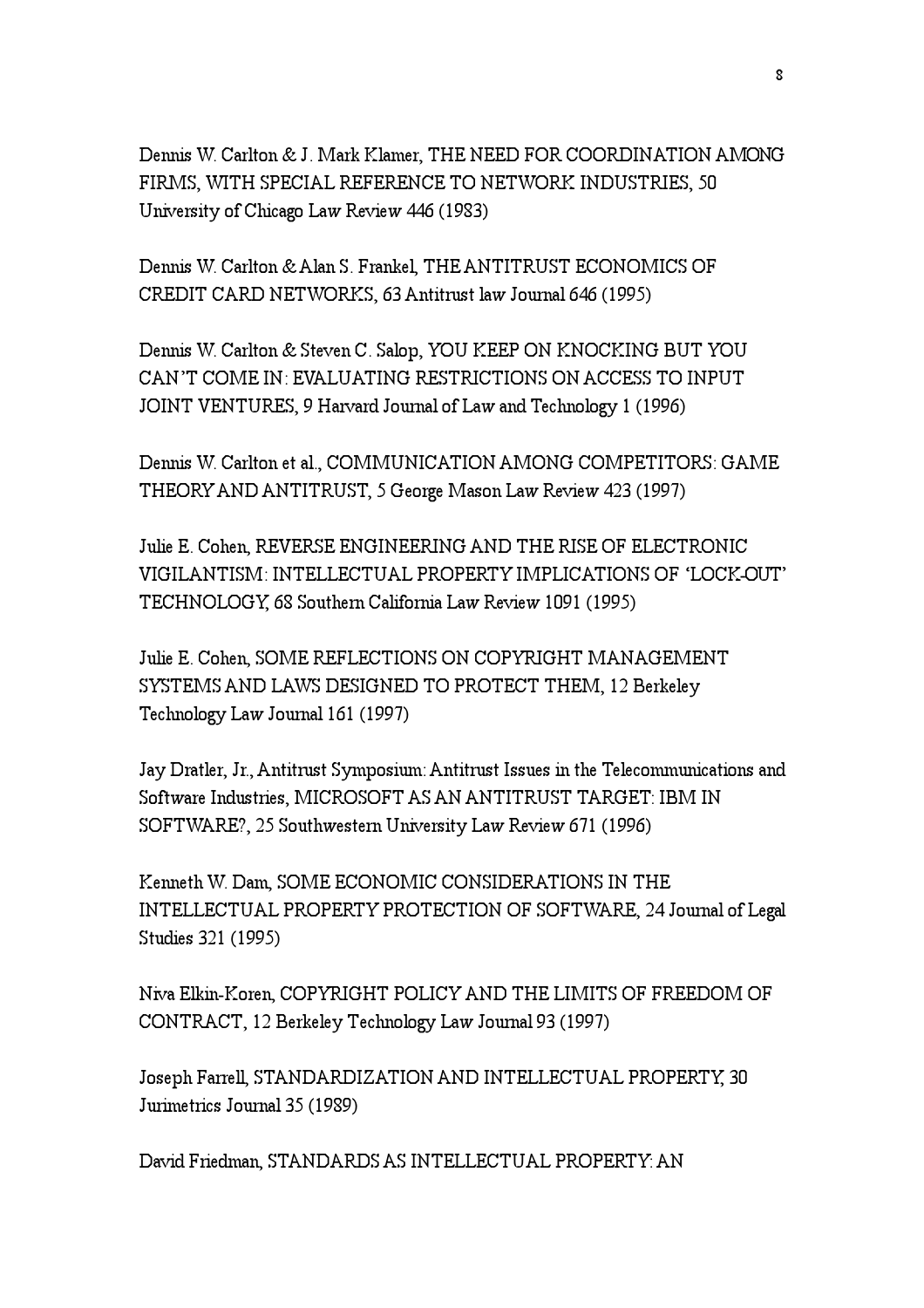ECONOMIC APPROACH, 19 University of Dayton Law Review 1109 (1994)

A. Michael Froomkin, FLOOD CONTROL ON THE INFORMATION OCEAN: LIVING WITH ANONYMITY, DIGITAL CASH, AND DISTRIBUTED DATABASES, 15 Journal of Law & Commerce 395(1998)

Michael Froomkin, INNOVATION AND THE INFORMATION ENVIRONMENT:

THE ESSENTIAL ROLE OF TRUSTED THIRD PARTIES IN ELECTRONIC

COMMERCE, 75 Oregon Law Review 49(1996)

Mark Gimbel, SOME THOUGHTS ON THE IMPLICATIONS OF TRUSTED

SYSTEMS FOR INTELLECTUAL PROPERTY LAW, 50 Stanford Law Review

1671(1998)

Daniel J. Gifford, Antitrust Symposium: Antitrust Issues in the Telecommunications and Software Industries, MICROSOFT CORPORATION, THE JUSTICE DEPARTMENT, AND ANTITRUST THEORY, 25 Southwestern University Law Review 621 (1996)

Margaret E. Guerin-Calvert, CURRENT MERGER POLICY: BANKING AND ATM NETWORK MERGERS, 41 Antitrust Bulletin 289 (1996)

Mercer H. Harz, DOMINANCE AND DUTY IN THE EUROPEAN UNION: A LOOK THROUGH MICROSOFT WINDOWS AT THE ESSENTIAL FACILITIES DOCTRINE, 11 Emory International Law Review 189 (1997)

Andrew C. Hruska, A BROAD MARKET APPROACH TO ANTITRUST

PRODUCT MARKET DEFINITION IN INNOVATIVE INDUSTRIES, 102 Yale

Law Journal 305 (1992)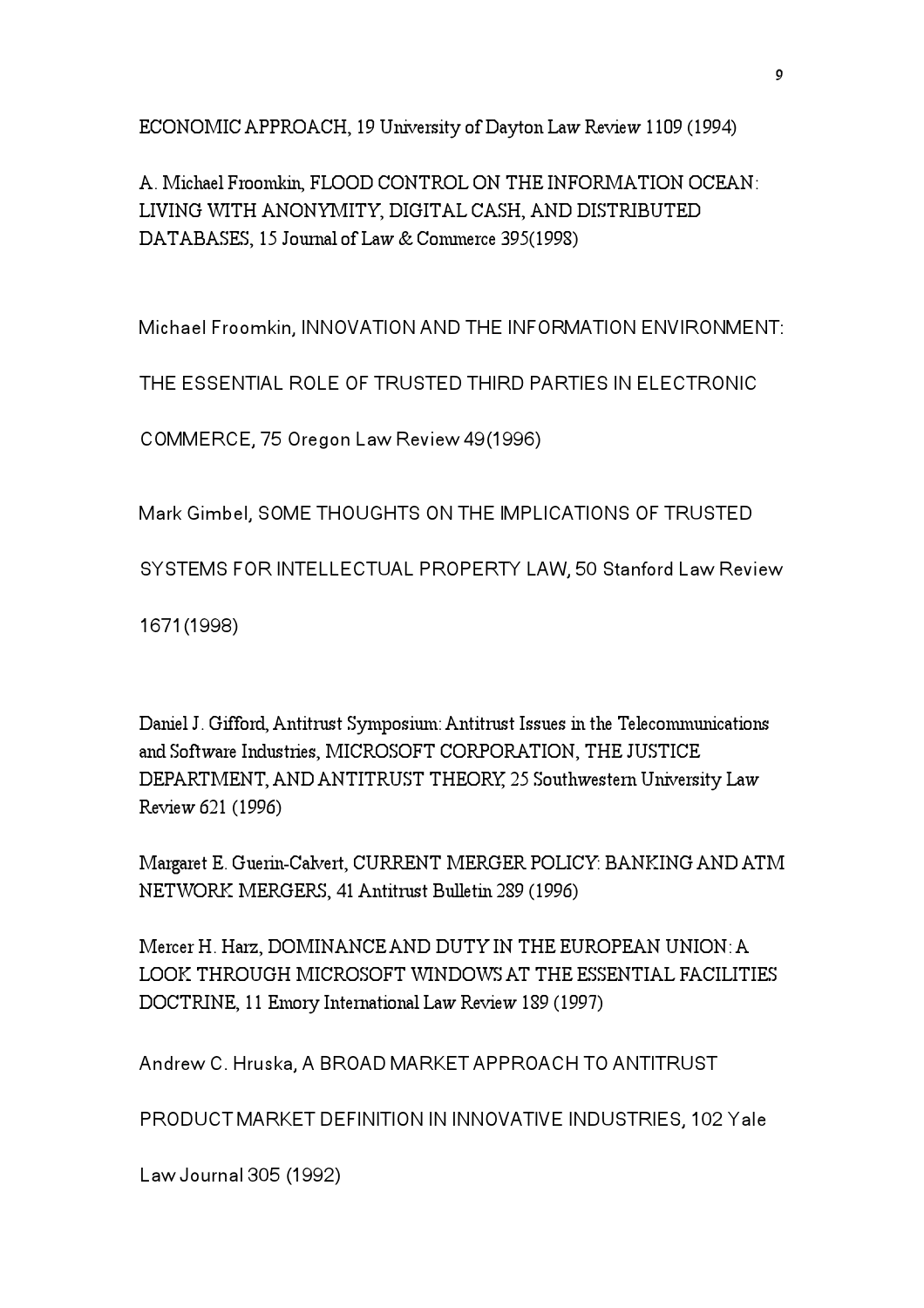Marci Hamilton & Ted Sabety, COMPUTER SCIENCE CONCEPTS IN

COPYRIGHT CASES: THE PATH TO A COHERENT LAW, 10 Harvard

Journal of Law and Technology 239 (1997)

Ramsey Hanna, MISUSING ANTITRUST: THE SEARCH FOR FUNCTIONAL COPYRIGHT MISUSE STANDARDS, 46 Stanford Law Review 401 (1994)

Trotter Hardy, COPYRIGHT, CONTRACTS, AND PREEMPTION IN A DIGITAL WORLD, 1 University of Richmond Journal of Law and Technology 2 (1995)

Michel A. Jaccard, Securing Copyright In Transnational Cyberspace: The Case For Contracting With Potential Infringers, 35 Columbia Journal of Transnational Law 619(1998)

Bryce J. Jones, II & James R. Turner, CAN AN OPERATING SYSTEM VENDOR HAVE A DUTY TO AID ITS COMPETITORS?, 37 Jurimetrics Journal 355 (1997)

Thomas M. Jorde & David J. Teece, RULE OF REASON ANALYSIS OF HORIZONTAL ARRANGEMENTS: AGREEMENTS DESIGNED TO ADVANCE INNOVATION AND COMMERCIALIZE TECHNOLOGY, 61 Antitrust Law Journal 579 (1993)

Marcel Kahan & Michael Klausner, STANDARDIZATION AND INNOVATION IN CORPORATE CONTRACTING (OR, THE ECONOMICS OF BOILERPLATE), 83 Virginia Law Review 713 (1997)

Jerry Kang, Information Privacy In Cyberspace Transactions, 50 Stanford Law Review 1193(1998)

Michael Katz & Carl Shapiro, NETWORK EXTERNALITIES, COMPETITION, AND COMPATIBILITY, 75 American Economic Review 424 (1985)

Louis Kaplow, EXTENSION OF MONOPOLY THROUGH LEVERAGING, 85 Columbia Law Review 515 (1985)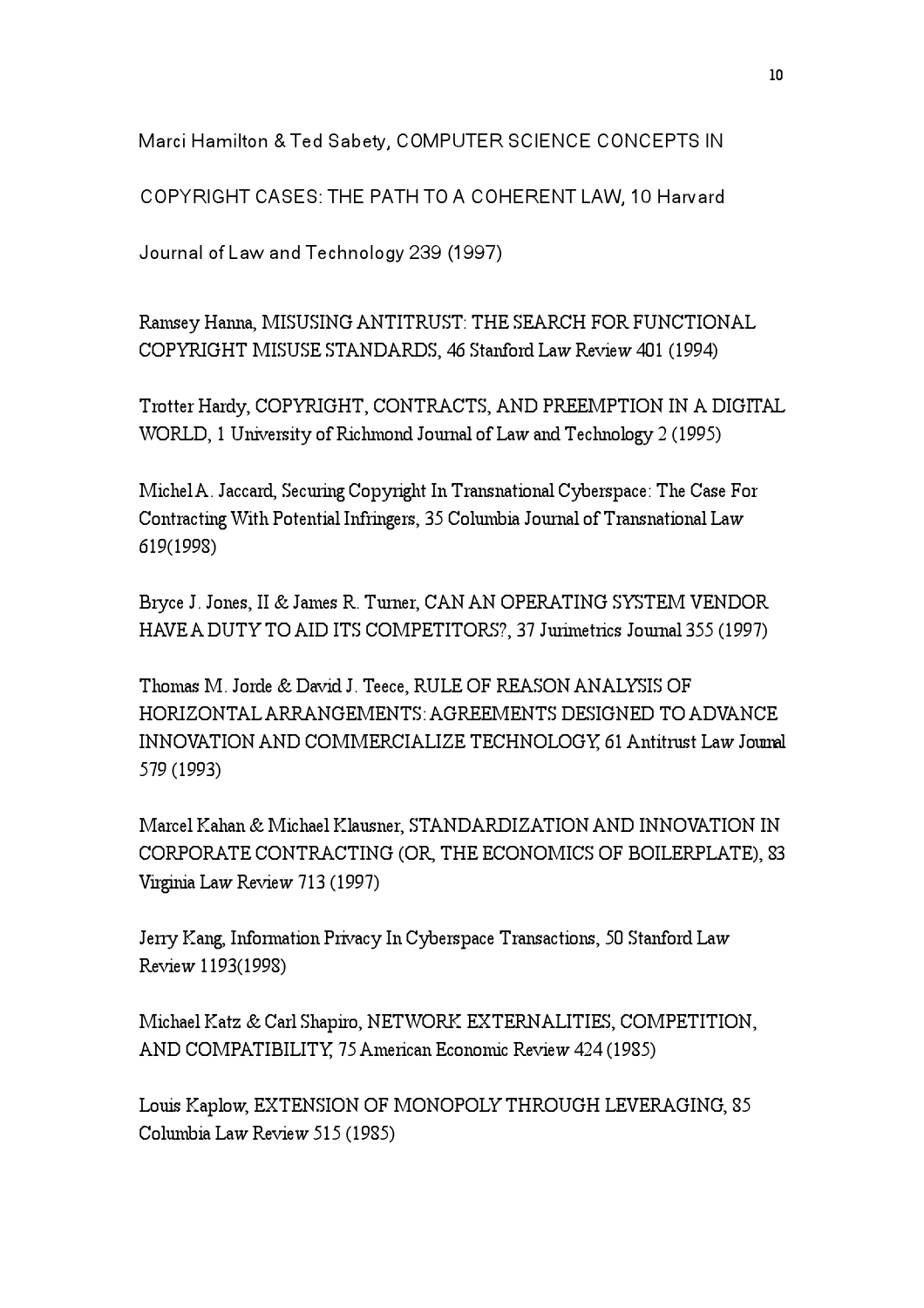Joel Klein & Preeta Bansal, Symposium: INTERNATIONAL ANTITRUST ENFORCEMENT IN THE COMPUTER INDUSTRY , 41 Villanova Law Review 173 (1996)

Natalie L. Krodel, THE TUNNEY ACT: JUDICIAL DISCRETION IN UNITED STATES V. MICROSOFT CORPORATION, 6 Brooklyn Law Review 1293 (1996)

Robert Kreiss, ACCESS AND COMMERCIALIZATION IN COPYRIGHT THEORY, 43 UCLA Law Review 1 (1995)

Daniel E. Larzaroff, REFLECTIONS ON EASTMAN KODAK CO. V. IMAGE TECHNICAL SERVICES, INC.: CONTINUED CONFUSION REGARDING TYING ARRANGEMENTS AND ANTITRUST JURISPRUDENCE, 69 Washington Law Review 101 (1994)

Robert H. Lande & Sturgis M. Sobin, Symposium: High Technology, Antitrust & the Regulation of Competition, REVERSE ENGINEERING OF COMPUTER SOFTWARE AND U.S. ANTITRUST LAW, 9 Harvard Journal of Law and Technology 237 (1996)

Douglas D. Leeds, RAISING THE STANDARD: ANTITRUST SCRUTINY OF STANDARD-SETTING CONSORTIA IN HIGH TECHNOLOGY INDUSTRIES, 7 Fordham Intellectual Property, Media and Entertainment Law Journal 641 (1997)

Mark A. Lemley & David McGowan, COULD JAVA CHANGE EVERYTHING?: THE COMPETITIVE PROPERTY OF A PROPRIETARY STANDARD, 52 PLI/PAT 453 (1998)

Mark A. Lemley & David McGowan, LEGAL IMPLICATIONS OF NETWORK ECONOMIC EFFECTS, 86 California Law Review 479 (1997)

Mark A. Lemley, Symposium: Legal Regulation of the Internet, ANTITRUST AND THE INTERNET STANDARDIZATION PROBLEM, 28 Connecticut Law Review 1041 (1996)

Mark A. Lemley & David W. O'Brien, ENCOURAGING SOFTWARE REUSE, 49 Stanford Law Review 255 (1997)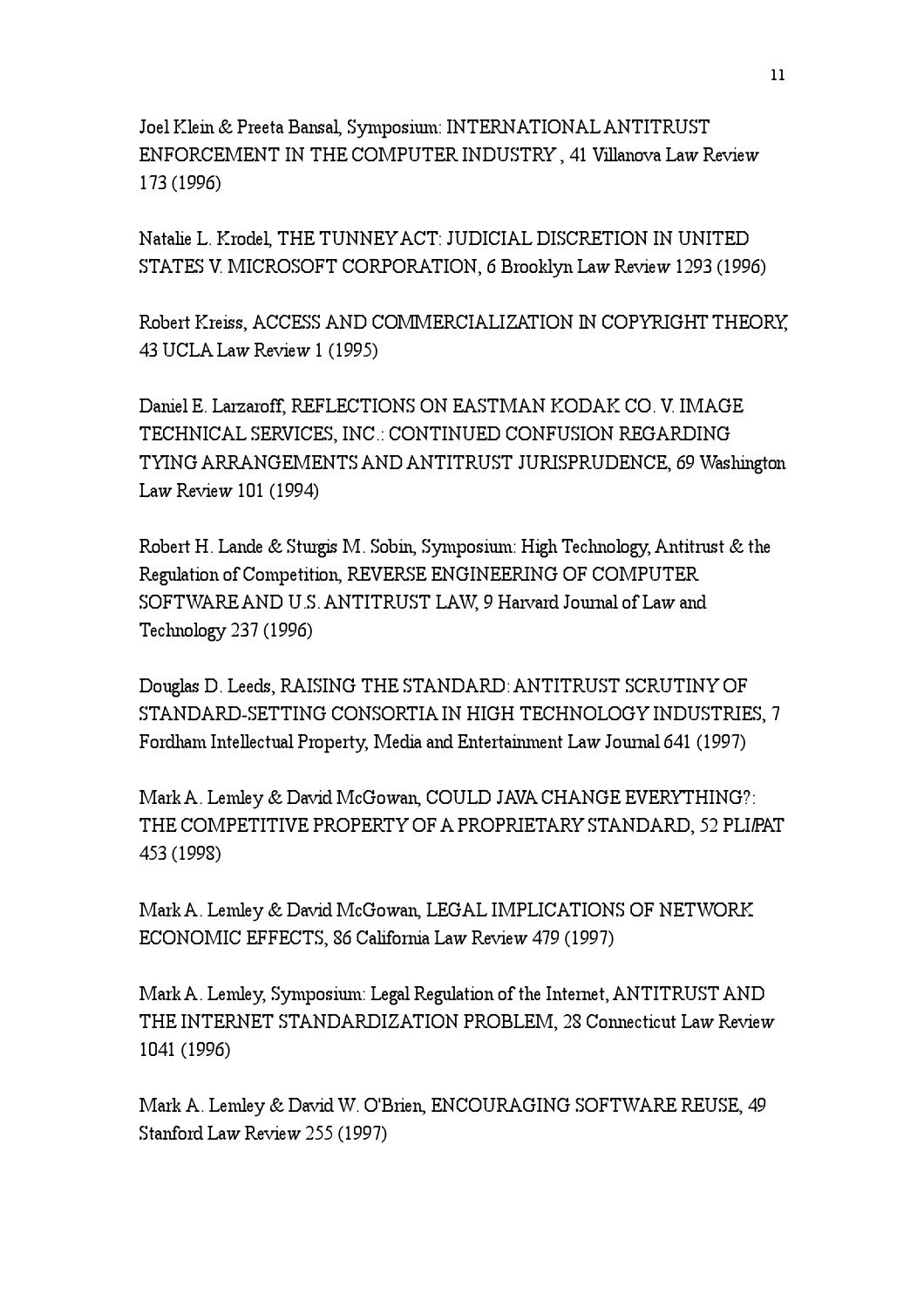Mark A. Lemley, THE ECONOMICS OF IMPROVEMENT IN INTELLECTUAL PROPERTY LAW, 75 Texas Law Review 989 (1997)

Mark A. Lemley, ROMANTIC AUTHORSHIP AND THE RHETORIC OF PROPERTY, 75 Texas Law Review 873 (1997)

Mark A. Lemley, DEALING WITH OVERLAPPING COPYRIGHTS ON THE INTERNET, 22 University of Dayton Law Review 548 (1997)

Mark A. Lemley, STANDARDIZING GOVERNMENT STANDARD-SETTING POLICY FOR ELECTRONIC COMMERCE, 14 Berkeley Technology Law Journal 617 (1999)

Lawrence Lessig, THE LIMITS IN OPEN CODE: REGULATORY STANDARDS AND THE FUTURE OF THE NET, 14 Berkeley Technology Law Journal 617 (1999)

Lawrence Lessig, THE CONSTITUTION OF CODE: LIMITATIONS ON CHOICE – BASED

CRITIQUES OF CYBERSPACE REGULATION, 5 Commlaw Conspectus

181(1998)

Lawrence Lessig, THE ZONES OF CYBERSPACE, 48 Stanford Law Review 1403 (1996)

Lawrence Lessig, INTELLECTUAL PROPERTY AND CODE, 11 Saint John's Journal of Legal Commentary 635 (1997)

Stephan M. Levy, SHOULD VAPORWARE BE AN ANTITRUST CONCERN?, 42 Antitrust Bulletin 33 (1997)

S.J. Liebowitz & Stephen E. Margolis, PATH DEPENDENCE, LOCK-IN, AND HISTORY, 11 Journal of Law, Economics, and Organization 205 (1995)

S.J. Liebowitz, TIE-IN SALES AND PRICE DISCRIMINATION, 21 Economic Inquiry 387 (1983)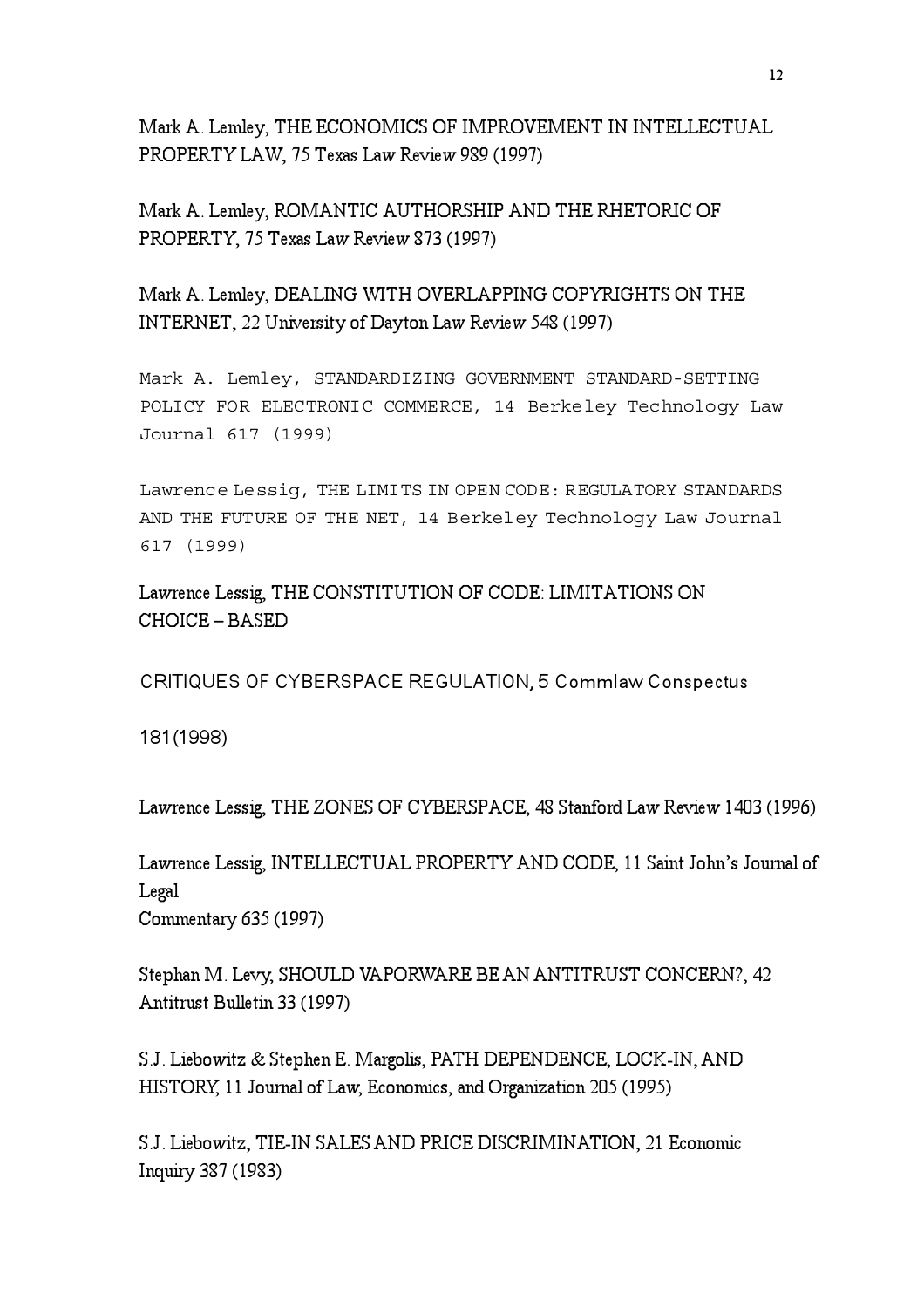S.J. Liebowitz & Stephen E. Margolis, Symposium: High Technology, Antitrust & the Regulation of Competition, SHOULD TECHNOLOGY CHOICE BE A CONCERN ANTITRUST POLICY?, 9 Harvard Journal of Law and Technology 283 (1996)

S.J. Liebowitz & Stephen E. Margolis, NETWORK EXTERNALITY: AN UNCOMMON TRAGEDY, 8 Journal of Economic Perspective 133 (1994)

John E. Lopatka & William H. Page, MICROSOFT, MONOPOLIZATION, AND NETWORK EXTERNALITIES: SOME USES AND ABUSES OF ECONOMIC THEORY IN ANTITRUST DECISION MAKING, 40 Antitrust Bulletin 317 (1995)

John E. Lopatka & William H. Page, POSNER'S PROGRAM FOR THE ANTITRUST DIVISION : A TWENTY-FIVE YEAR PERSPECTIVE, 48 SMU Law Review 1713 (1995)

Elizabeth G. Lowry, COPYRIGHT PROTECTION FOR COMPUTER LANGUAGES: CREATIVE INCENTIVE OR TECHNOLOGICAL THREAT, 39 Emory Law Journal 1293 (1990)

Wayne Madsen, David L. Sobel, Marc Rotenberg, & David Banisar of The Electronic Privacy Information Center, A Perspective On Privacy, Information Technology, And The Internet, Cryptography And Liberty: An International Survey Of Encryption Policy , 16 John Marshall Journal of Computer and Information Law 475(1998)

Marcus Maher, AN ANALYSIS OF INTERNET STANDARDIZATION, 3 Virginia Journal of Law & Technology 5 (1998)

Robert P. Merges, THE END OF FRICTION?: PROPERTY RIGHTS AND CONTRACT IN THE "NEWTONIAN" WORLD OF ON-LINE COMMERCE, 12 Berkeley Technology Law Journal 115 (1997)

Alan J. Meese, TYING MEETS THE NEW INSTITUTIONAL ECONOMICS: FAREWELL TO THE CHIMERA OF FORCING, 146 University of Pennsylvania Law Review 1 (1997)

Alan Meese, MONOPOLY BUNDLING IN CYBERSPACE: HOW MANY PRODUCTS DOES MICROSOFT SELL? (Working Paper from SSRN)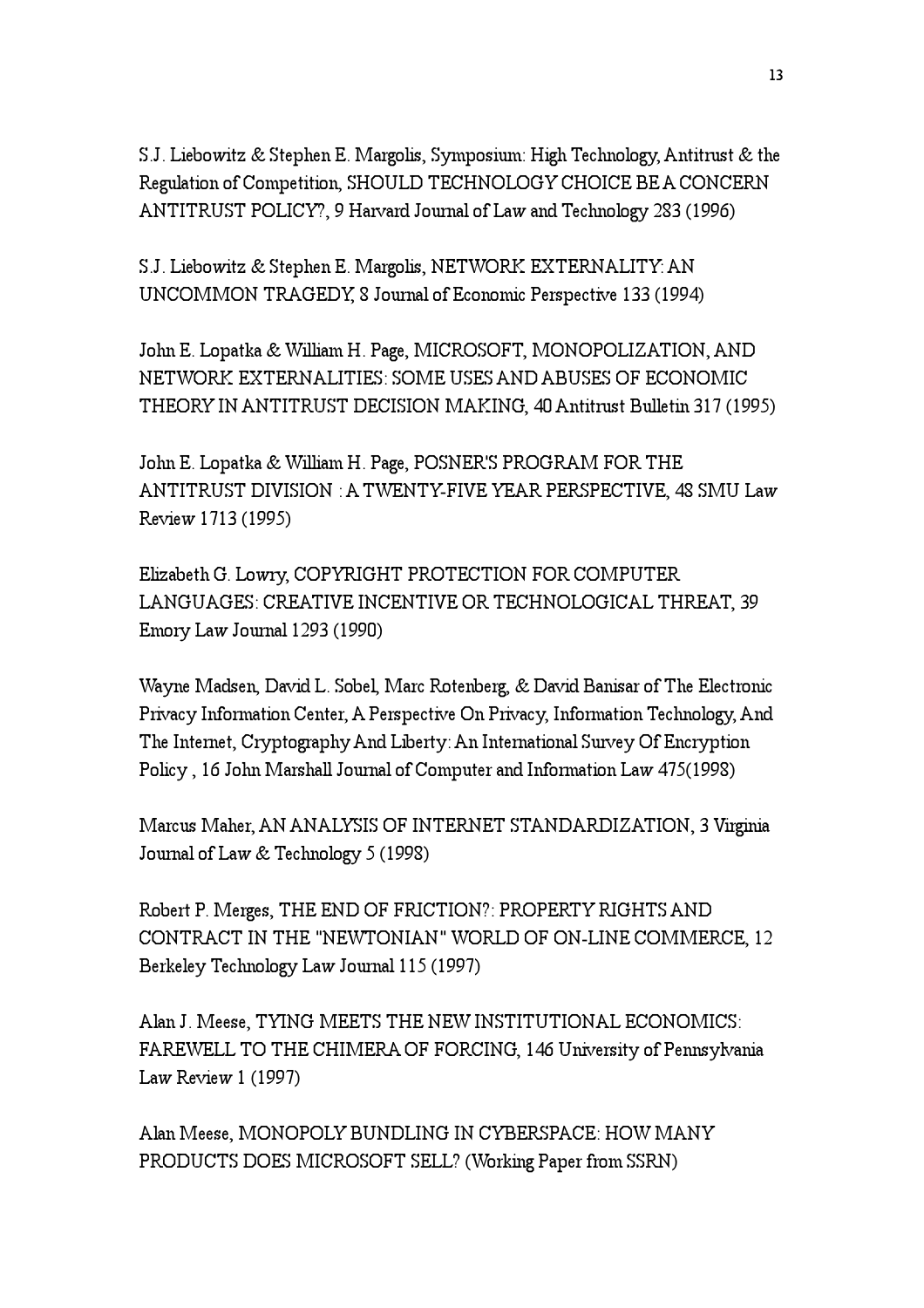Peter S. Menell, TAILORING LEGAL PROTECTION FOR COMPUTER SOFTWARE, 39 Stanford Law Review 1329 (1987)

Arthur Miller, COPYRIGHT PROTECTION FOR COMPUTER PROGRAMS, DATABASES, AND COMPUTER-GENERATED WORKS: IS ANYTHING NEW SINCE CONTU?, 106 Harvard Law Review 977 (1993)

David Nimmer, TIME AND SPACE, 38 Journal of Law & Technology

501 (1998)

Maureen A. O'rourke, FENCING CYBERSPACE: DRAWING BORDERS IN A

VIRTUAL WORLD, 82 Minnesota Law Review 609(1998)

Maureen A. O'Rourke, DRAWING THE BOUNDARY BETWEEN COPYRIGHT AND CONTRACT: COPYRIGHT PREEMPTION OF SOFTWARE LICENSE TERMS, 45 Duke Law Journal 479 (1995)

Henry H. Perritt, Jr., PROPERTY AND INNOVATION IN THE GLOBAL INFORMATION INFRASTRUCTURE, 1996 University of Chicago Legal Forum 261

Thomas A. Piraino, Jr., THE ANTITRUST ANALYSIS OF NETWORK JOINT VENTURES, 47 Hastings Law Journal 5 (1995)

William H. Pratt et al., REFUSALS TO DEAL IN THE CONTEXT OF NETWORK JOINT VENTURES, 52 Business Law 531 (1997)

Robert Prentice, VAPORWARE: IMAGINARY HIGH-TECH PRODUCTS AND REAL ANTITRUST LIABILITY IN A POST-CHICAGO WORLD, 57 Ohio State Law Journal 1163 (1996)

Richard A. Posner, THE DECLINE OF LAW AS AN AUTONOMOUS DISCIPLINE, 100 Harvard Law Review 761 (1987)

Pamela Samuelson, FAIR USE FOR COMPUTER PROGRAMS AND OTHER